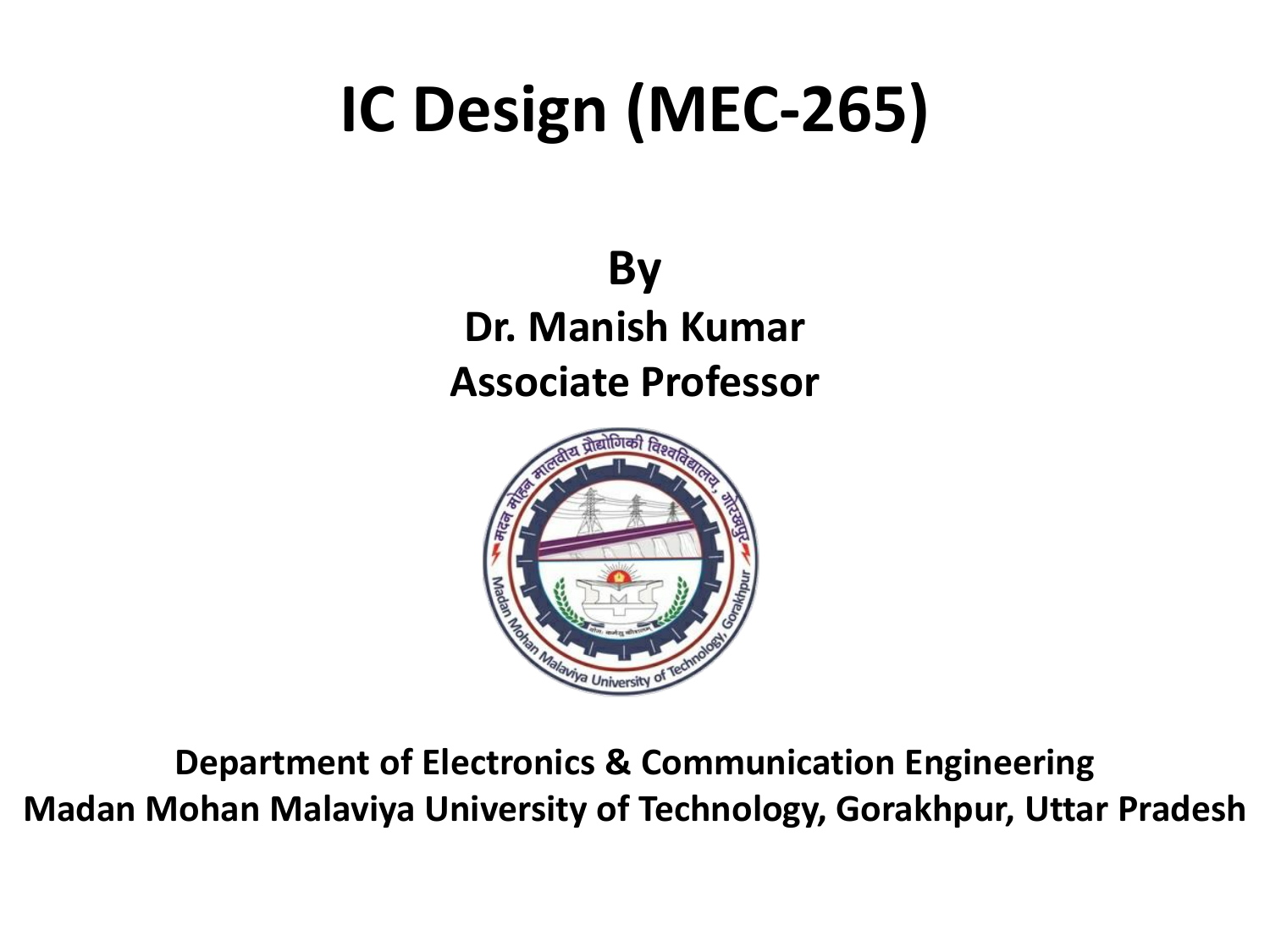## LECTURE-1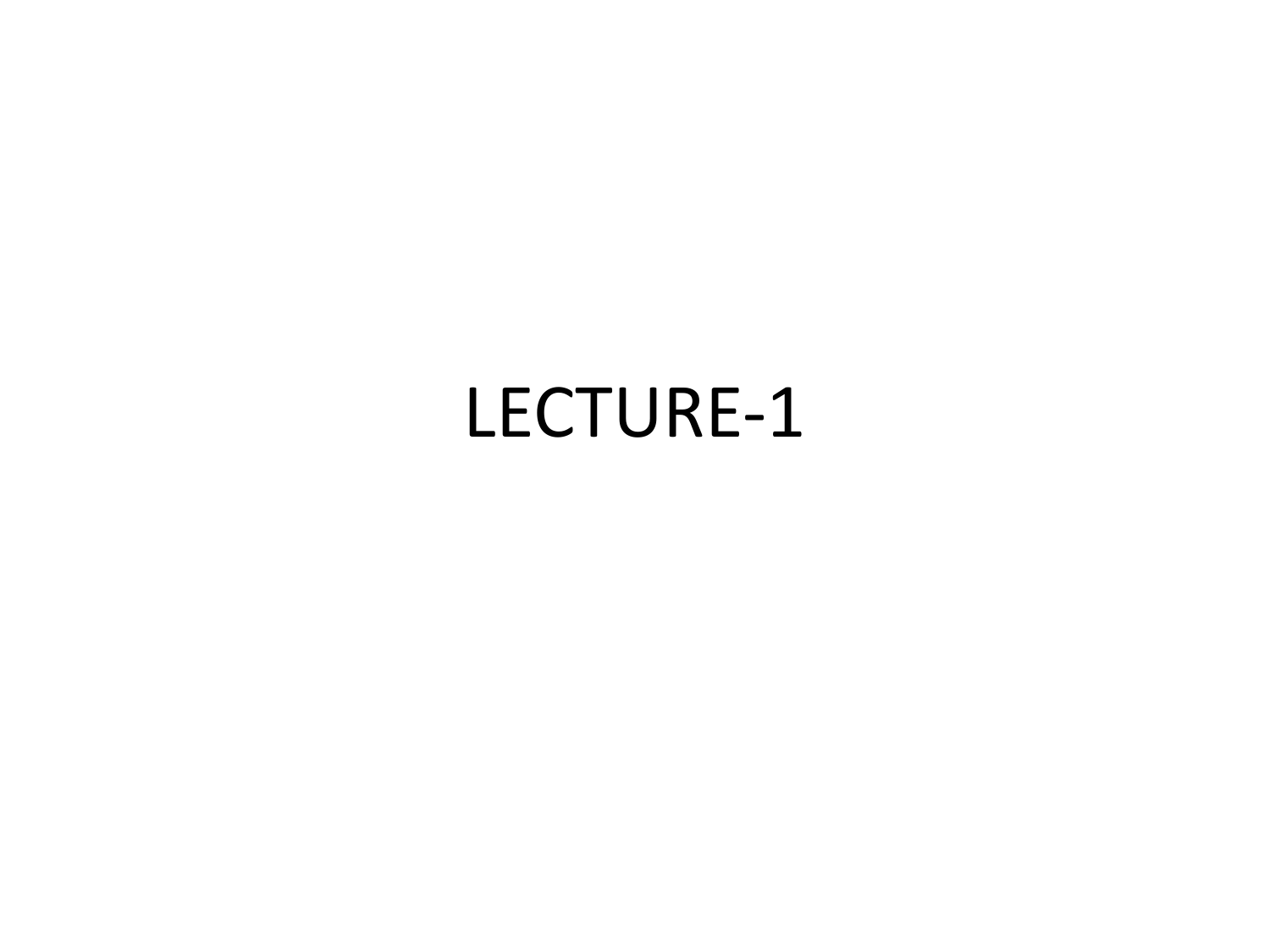### **Unit-I**

#### **Analog and Digital ICs:**

Basic Components of Analog and Digital ICs, its Design challenges, IC chip size and circuit complexity, Fundamentals of Monolithic and Hybrid ICs, VLSI Design Flow, VLSI Design Hierarchy, Design quality, and Design Styles, Packaging Technology and CAD Technology applications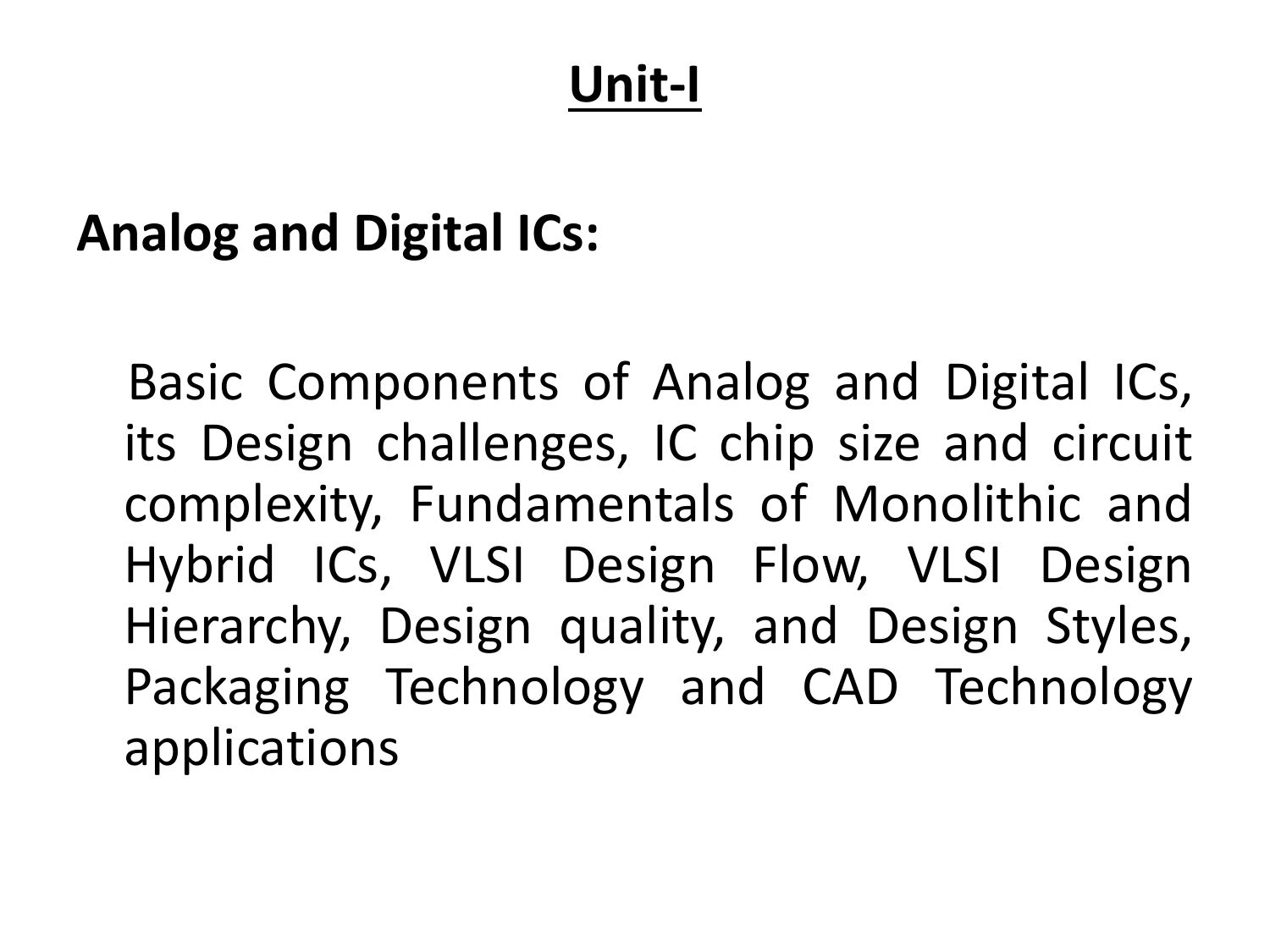## **Unit-II**

## **Introduction of IC Technology:**

Silicon Wafer Preparation, Epitaxy, Film Deposition, Lithography & Etching, Impurity Doping and Metallization process, Planar Process, Fabrication of a typical circuit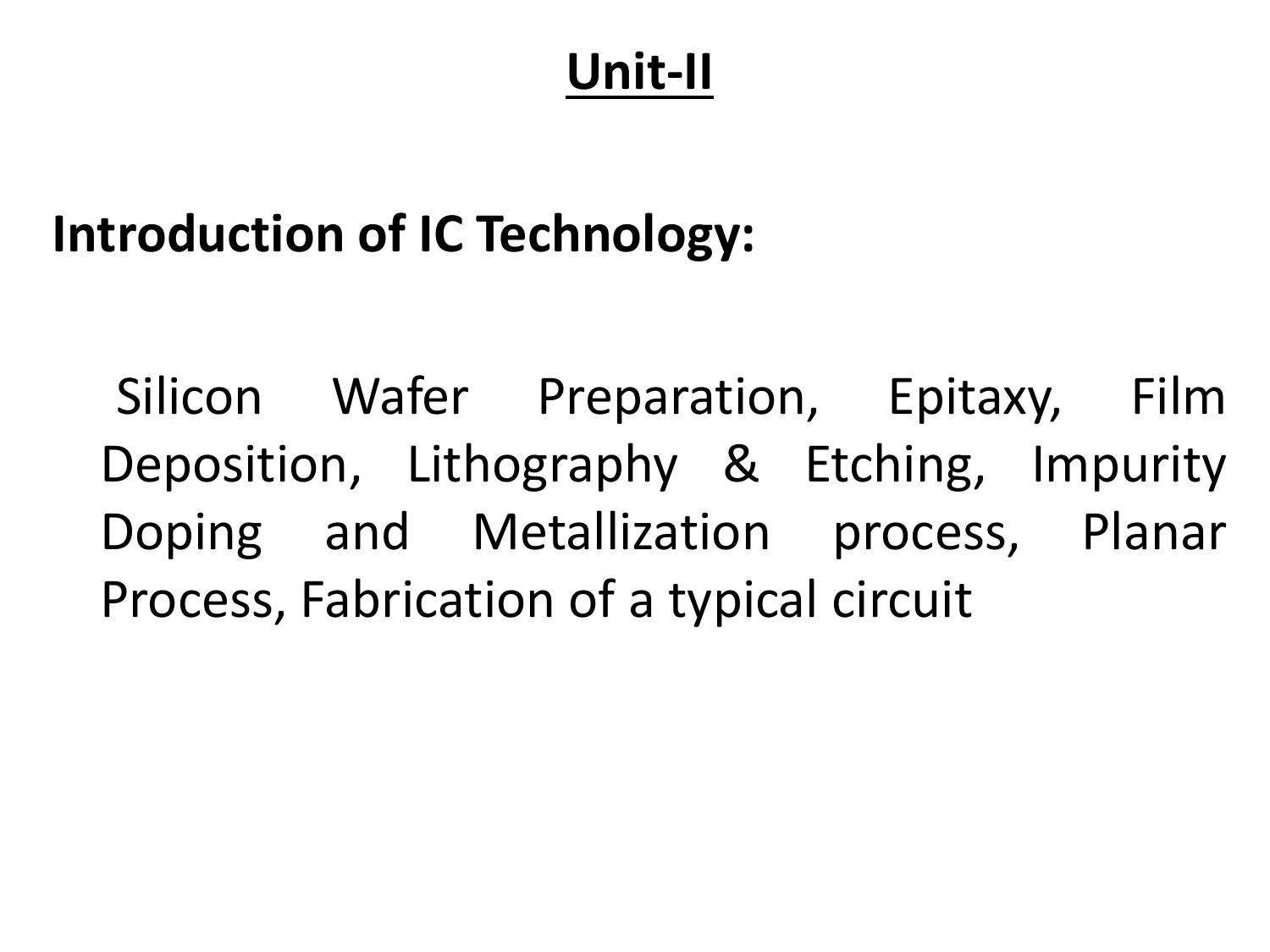#### **Unit-III**

#### **Electrical behavior of MOS transistors and its design challenges:**

Short channel effects, Types of scaling and its impact, High-k Technology Inverters: nMOS and CMOS inverters, its design challenges, Switching characteristics, Introduction of Pass transistors and CMOS Transmission Gates, Design of circuits using pass transistor and CMOS TG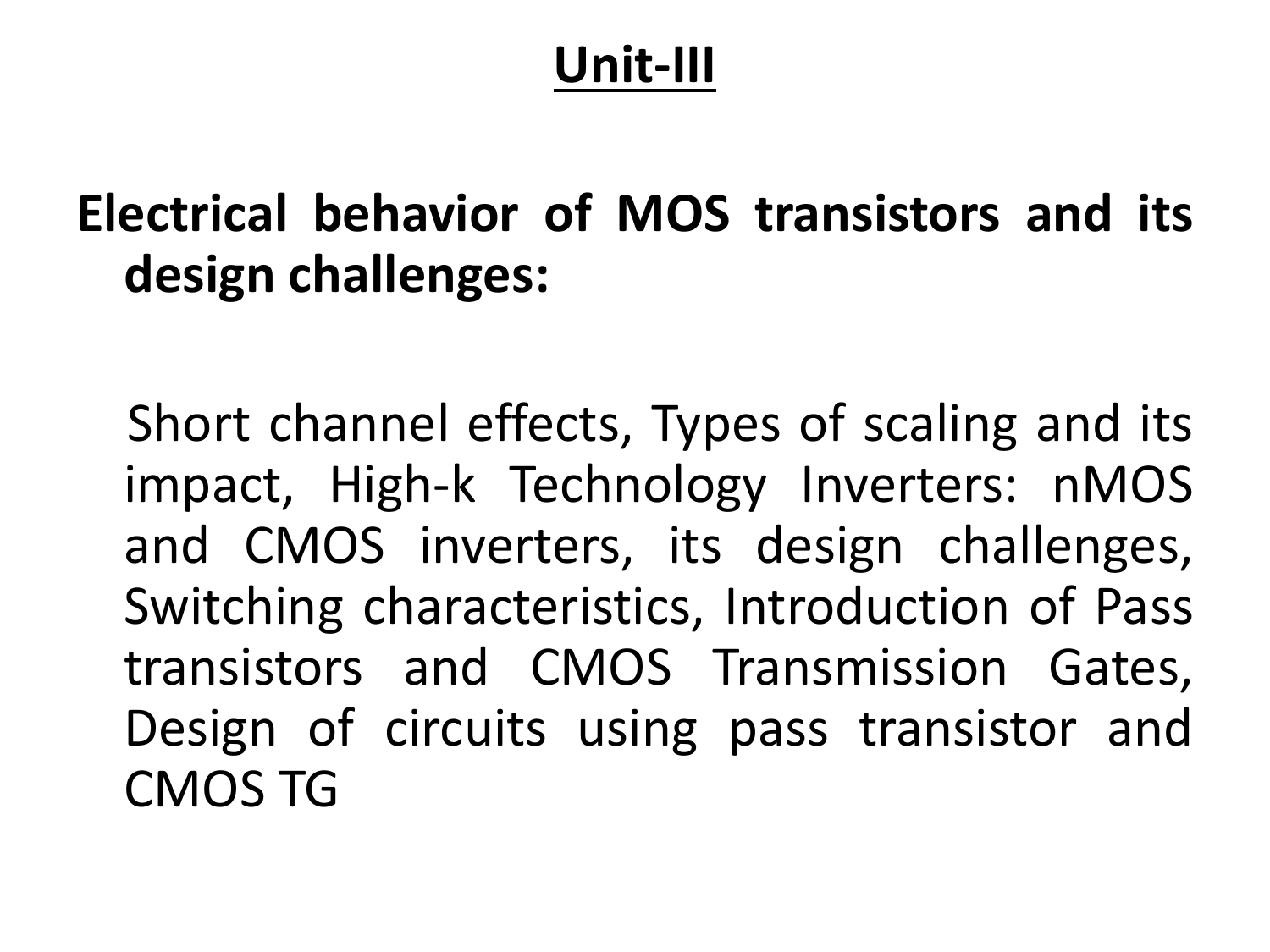## **Unit-IV**

**Stick diagram and Layout representation of various ICs:**

Micron and λ based design rule for VLSI circuit design, Stick diagram and layout representation of a CMOS inverter, CMOS twoinput NOR gate, CMOS two-input NAND gate and complex CMOS logic gates